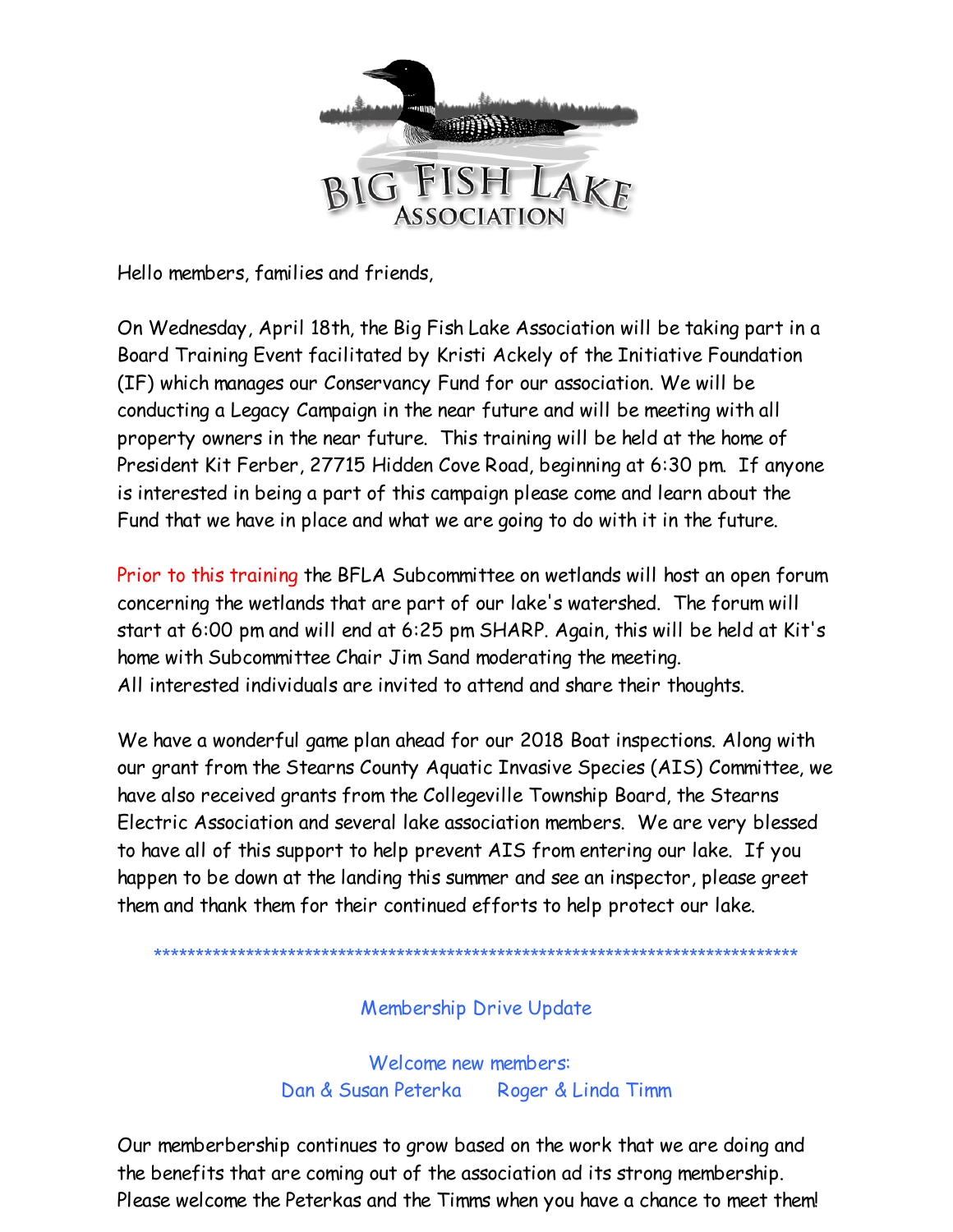Future dates to remember:

Open Forum on BFLA Wetlands: April 18, 2018, 6:00 pm Kit Ferber's home

Legacy Campaign Training: April 18, 2018, 6:30 pm Kit Ferber's home

~BFLA Annual Meeting: June 9, 2018, 8:30 am Collegeville Township Hall

~BFLA Social: Thursday, August 16, 2018

Thank you for your time and concern for our lake!

Kit Ferber President 320-249-4800

### **Cold Spring Agency, Inc.**

401 Main Street, Cold Spring 320-685-8655 Agent/Manager: Jamie Thomes [www.statebankcoldspring.com](http://r20.rs6.net/tn.jsp?f=001uRc3gGNWb-bHTMHMqkHUw9RxS879FwJLIFzFld47Z__l58RjCVB1kGnKUUHwkuv4N3sHg0fgvdiPZzLt35ds-xM30-rKsaMQNBLKK1lRNE8F3h3hdpDJIQu0D_J6sPyoSKjmdR5Da3i-2bhhPa4nvUvYgAkkg3mKeCOr0anpNvQshzhQEa-VcQ==&c=&ch=)

CallJamie for all your insurance needs. Conveniently located at

the State Bank of Cold Spring on the corner of Red River and Main.

#### **In Tune Marine**

18942 Co Rd 83 Richmond, MN 56368 320-685-3410

[www.InTuneMarine.com](http://r20.rs6.net/tn.jsp?f=001uRc3gGNWb-bHTMHMqkHUw9RxS879FwJLIFzFld47Z__l58RjCVB1kGnKUUHwkuv4SkYB0HpNQlRMuBjdzC4rUIWfD5L32avXon1h2nSzuwTR8VW3oH7i2p801rK2UFaLOMtvlJrSv0QaIDcmbIM1CNKfehuDpNH1fAfXJzDx3vM=&c=&ch=)

FULL SERVICE MARINE DEALERSHIP Indoor/Outdoor Storage, Winterization, Pick up and Delivery, Trailer Rentals, Inboard/Outboard Service, I/O and Sterndrive Service, Custom Rigging and MORE!

**Please patronize our business members! They help pay for this communication!**

## **Kraemer Refrigeration, Josh Kraemer**

21034 Fruitwood Road, Richmond 320-597-7272

[www.kraemerrefrigeration.com](http://r20.rs6.net/tn.jsp?f=001uRc3gGNWb-bHTMHMqkHUw9RxS879FwJLIFzFld47Z__l58RjCVB1kGnKUUHwkuv4AGslnjXznVAqF7sODuoSLJ_tVrCmop93BarkuwhHvirwKYcCOtjejWg-fYCp5SF4IBgDxrxq0S1BIgzfdLtCNDApsbSmlg9NSESL822aXIWjDUfxYZwbvA==&c=&ch=) Heating & air conditioning installs & service.

**State Bank of Cold Spring** 401 Main Street, Cold Spring 320-685-8655 [www.statebankcoldspring.com](http://r20.rs6.net/tn.jsp?f=001uRc3gGNWb-bHTMHMqkHUw9RxS879FwJLIFzFld47Z__l58RjCVB1kGnKUUHwkuv4N3sHg0fgvdiPZzLt35ds-xM30-rKsaMQNBLKK1lRNE8F3h3hdpDJIQu0D_J6sPyoSKjmdR5Da3i-2bhhPa4nvUvYgAkkg3mKeCOr0anpNvQshzhQEa-VcQ==&c=&ch=)

## **Ferdinand F. Peters,** Attorney at Law, Bronze